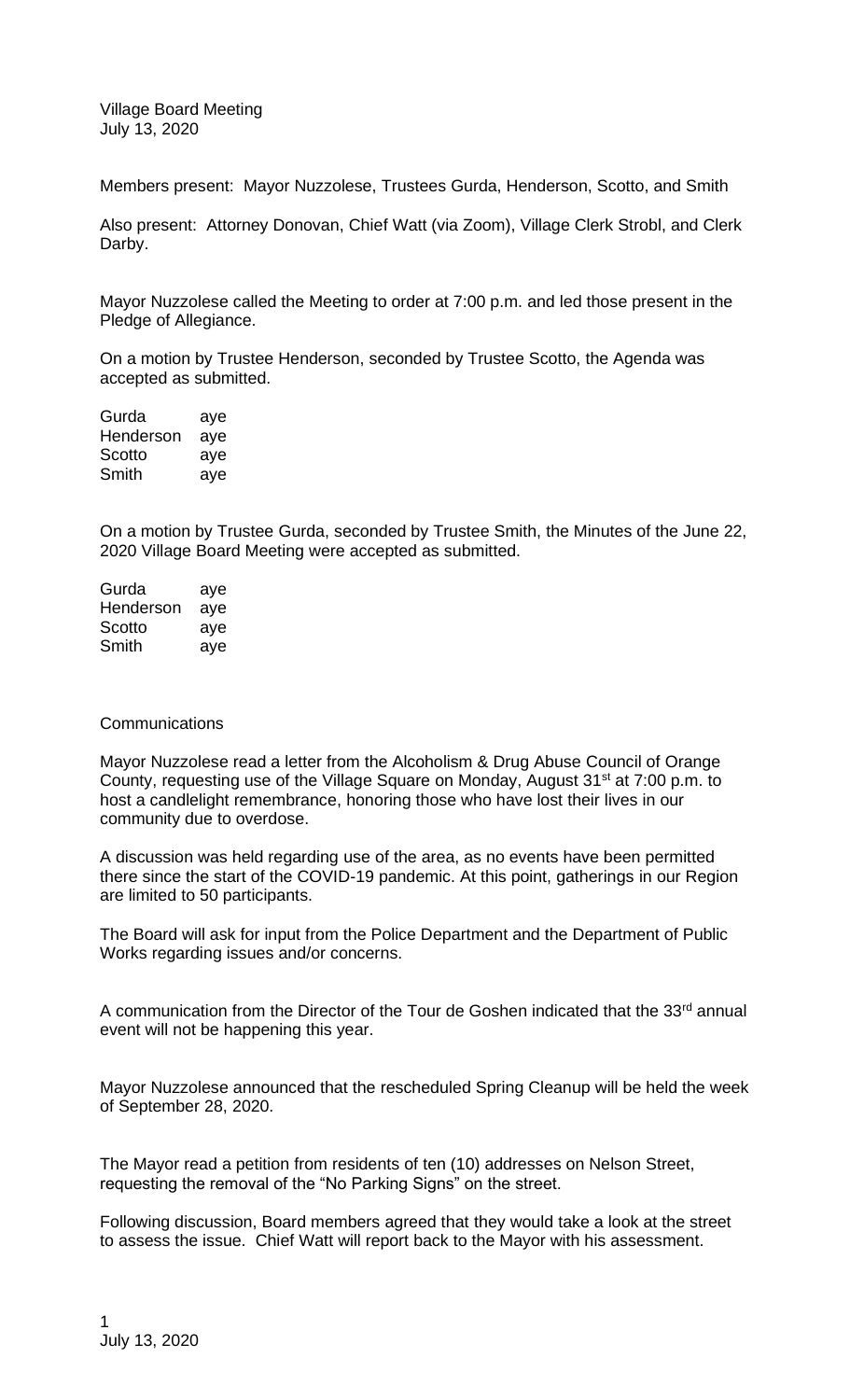## Items of Business

On a motion by Trustee Gurda, seconded by Trustee Henderson, the Village Board of the Village Goshen, during the COVID-19 state of emergency, hereby extends the expiration date for all active building permits, as well as planning and zoning approvals for a period of up to 120 days beyond the expiration date stated in the permit or approval.

The bill authorizing this extension was enacted into law effective June 17, 2020.

| Gurda     | aye |
|-----------|-----|
| Henderson | aye |
| Scotto    | aye |
| Smith     | aye |

Trustee Henderson moved the following, which was seconded by Trustee Scotto:

WHEREAS, the County of Orange, by and through its Department of Emergency Services, administers a STOP-DWI Enforcement Campaign for the municipalities in the County of Orange in an effort to reduce alcohol related traffic injuries and fatalities by increasing policing efforts during peak holiday periods; and

WHEREAS, as a recipient of STOP-DWI Enforcement Campaign funds, the County is responsible for dispersing such funds to those municipalities located within the bounds of the County of Orange who wish to conduct police patrol enforcement campaigns during enforcement campaign periods; now therefore, be it resolved;

That the Mayor is hereby authorized to execute an Inter-Municipal Agreement between the Village of Goshen and the County of Orange for participation in the 2020/2021 STOP-DWI Enforcement Campaign.

| Gurda     | aye |
|-----------|-----|
| Henderson | aye |
| Scotto    | aye |
| Smith     | aye |

On a motion by Trustee Gurda, seconded by Trustee Smith, Sherman A. Schaller is hereby appointed Laborer – Temporary/Seasonal for the Village of Goshen Department of Public Works at a salary of \$13.35 per hour, for the period ending October 2, 2020.

This appointment is effective upon successful completion of pre-employment physical, background check, and all necessary paperwork.

| Gurda     | aye |
|-----------|-----|
| Henderson | aye |
| Scotto    | aye |
| Smith     | aye |